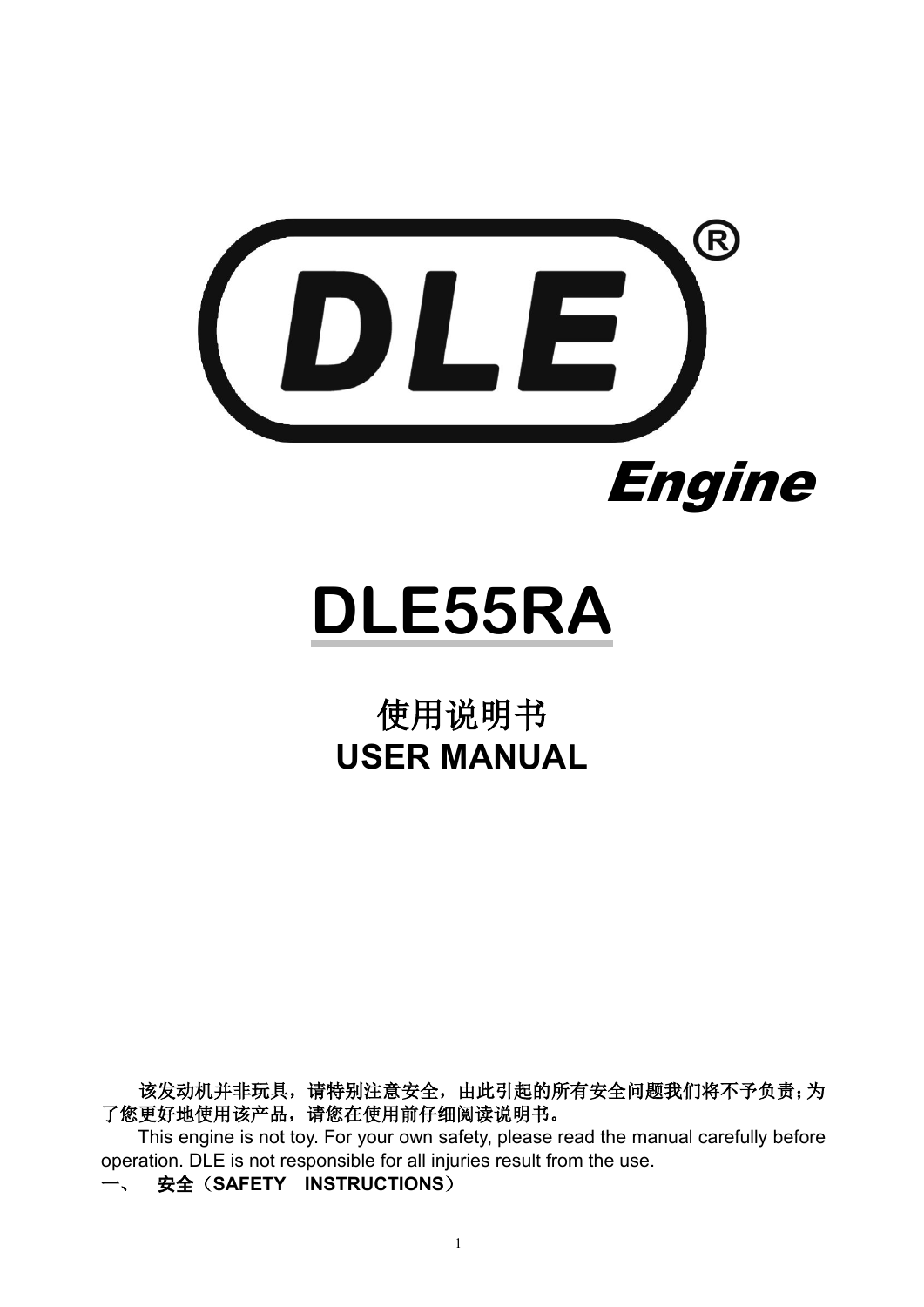1、使用前请仔细检查螺旋桨、发动机架等相关部位,保证螺丝、镙母不松动,安装 时一定要使用螺纹胶(如: LOCTITTE 242; 243等)固定螺丝、螺母。

Before every use, check the engine assembly, propeller and airframe carefully for loose screws and nuts. Loctite(242,243) is strongly recommended on all the screws.

2、请注意:如果要在试车台上磨合或测试发动机,必须有很好的减震装置,否则可能 导致发动机部分零件的损坏,最好把发动机安装在飞机上进行磨合。

**During the break-in process, engine must running with shock absorber installed. Or the engine will be seriously damaged by vibration.**

3、发动机在运行时,任何人不许在螺旋桨旋转平面前的位置。

Always stand clear of and behind the propeller; never allow anyone including yourself, to be in front of or to the sides of the propeller when starting or running the engine. Anyone near the engine should wear protective eyewear. Do not wear loose clothing near the engine or propeller

#### 二、 发动机数据:**(SPECIFICATIONS)**

1、性能:(Performance)

5.5HP/8500rpm (5.5HP/8500rpm) 怠速:1500 rpm/分钟 (Idle Speed:1500 rpm/min.) 拉力14.5Kg/海拔100米 (14.5Kg Static Thrust / 100 meters Altitude) 拉力12.8Kg/海拔1800米 (12.8Kg Static Thrust / 1800 meters Altitude) 适用螺旋桨规格: 22×8; 22×10; 23×8; 23X10 (The specification of the aircraft propeller:  $22\times8$ ;  $22\times10$ ;  $23\times8$ ; 23X10 适用火花塞型号(the type of the sparking plug): NGK CM6

2、参数:(Parameter)

排量( Exhaust Amount ) : 55.6cm<sup>3</sup> 缸径×行程( diameter × stroke ) : 45mm×35mm 压缩比(Ratio of compression): 7.6: 1 润滑比(Ratio of lubricating capacity) : 30:1 重量: 主机1330克+排气管90克+点火器130克 Weight: Main engine -1330g Exhaust pipe - 90g Ignition equipment - 130g

3、点火器工作电压 (Ignition volt): 4.8V-8.4V

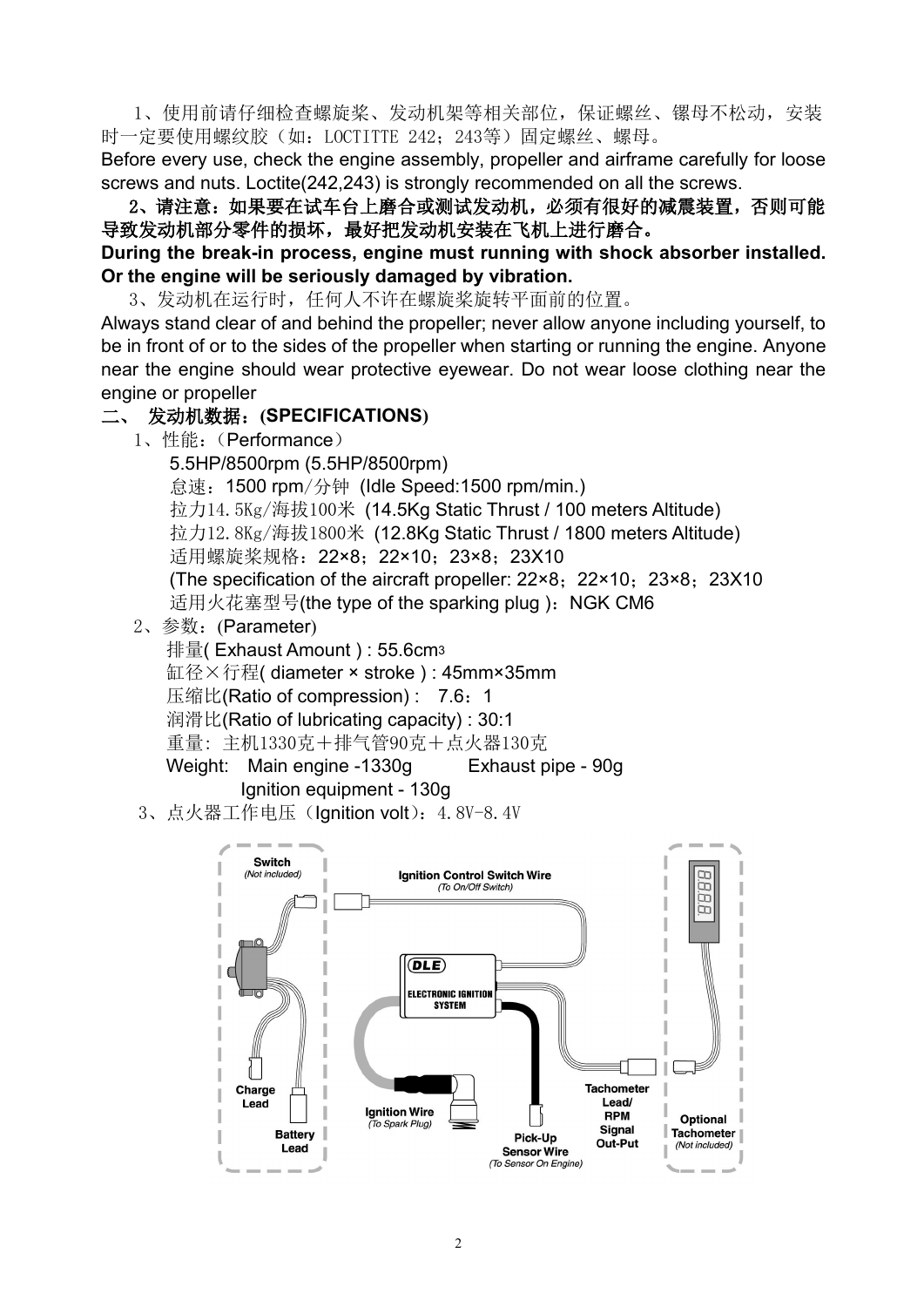### 三、发动机的调整**(ENGINE ADJUSTMENT)**

1、每台发动机出厂时都经过了初步调整,用户可以直接使用。但各地区的海拔高度 将会影响化油器的正常工作,化油器油针可能需要进行微调才能达到最佳的工作位置。 Every engine has been adjusted to average mixture settings which will most likely allow the engine to start and run in most locations. However, as altitudes and barometric pressures vary by location, it is very likely that the carburetor mixture settings will need to be adjusted to obtain optimum performance.

2、功能及调整(Functions and Adjustments)





- (1)、风门,冷启动时使用(Choke Lever)
- (2)、油门(Throttle Lever)
- (3)、怠速调节螺丝(Idle Speed Adjustment Screw)
- (4)、低速油针(Low SpeedMixture Adjustment Screw)
- (5)、高速油针(High Speed Mixture Adjustment Screw)

调整:顺时针转动怠速螺丝3将增大怠速转速,同时要配合低速油针4一起调整,顺 时针转动低速油针减少油量(一般是把油针拧到底再退回1.5圈);高速油针5(退回1.5圈) 最好使用转速表来调整, 使发动机达到最高转速, 加减速顺畅为最佳。

ADJUSTMENT: A general starting point is 1.5 turns out for the low speed needle (See No. 4), and 1.5 turns out for the high speed needle (See No. 5).

Adjust the High needle to peak rpm. If ever the engine slows or dies while at full throttle, the high speed mixture is likely too lean.

Adjust the Low needle until you achieve a smooth idle and a reliable transition to high throttle. If the engine dies when the throttle is advanced, the mixture is likely too lean. If the engine stumbles when the throttle is advanced, the mixture is likely too rich.

● 调整化油器高速油针时请注意: 混合气调整过稀将导致发动机严重过热和火花塞烧 毁。大油门燃烧后火花塞的颜色应该是黄色,说明混合气浓度比较合适. 混合气调整 过浓时,特别是高速油针的调整,发动机快速收油门容易熄火。

**Caution: Don't be tempted to run an overly rich mixture. A too rich mixture will only result in poor engine performance (engine easily off in a quick accelerating and decelerating process), pre-mature carbon buildup, a fouled plug and excessive exhaust residue. However, a lean mixture will also damage the cylinder and piston badly. After few times full throttle test and check the spark plug, it appears to be yellow ifmixture had been set properly.**

- 3、发动机的启动 (Start-up the engine)
- (1)关闭风门,加大油门,打开点火电源.